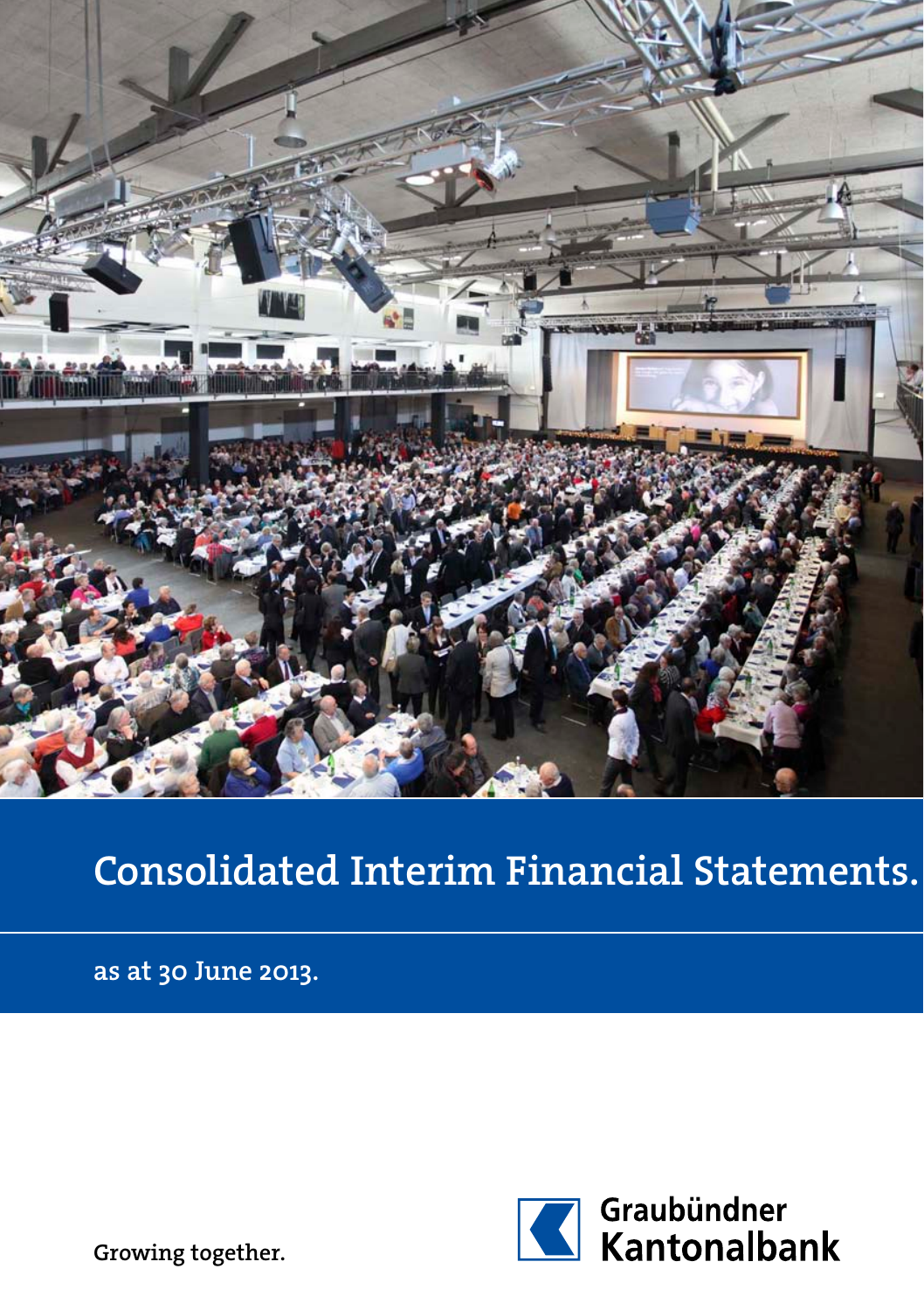**Overview.** (Half-yearly figures are not audited.)

|                                           | 1st half 2013  | 1st half 2012  |            |
|-------------------------------------------|----------------|----------------|------------|
| Income statement                          | in CHF million | in CHF million | $+/-$ in % |
| Gross income                              | 194.4          | 198.1          | $-1.9$     |
| Operating expense                         | 85.2           | 85.4           | $-0.2$     |
| Operating profit/operational cash flow    | 109.2          | 112.7          | $-3.2$     |
| Profit before allocations to reserves ex- |                |                |            |
| cluding deductions for minority interests | 97.9           | 95.7           | $+2.3$     |
| Group profit                              | 88.1           | 86.1           | $+2.3$     |
|                                           |                |                |            |
|                                           | 30.06.2013     | 31.12.2012     |            |
| <b>Balance sheet</b>                      | in CHF million | in CHF million | $+/-$ in % |
| Due from customers                        | 2,920          | 2,901          | $+0.7$     |
| Mortgage loans                            | 12,585         | 12,395         | $+1.5$     |
| Deposits from the public                  | 13,769         | 13,800         | $-0.2$     |
| Bonds and loans from central              |                |                |            |
| mortgage institutions                     | 2,342          | 2,268          | $+3.3$     |
| Equity excluding minority interests       |                |                |            |
| (before appropriation of profits)         | 2,092          | 2,097          | $-0.2$     |
| Balance sheet total                       | 19,088         | 19,364         | $-1.4$     |
|                                           |                |                |            |
| Selected key figures                      | 1st half 2013  | 1st half 2012  | $+/-$ in % |
| Net new money                             | 271            | 540            | -49.8      |
| Cost/Income-Ratio II                      | 46.2%          | 46.2%          | $-0.0$     |
| Return on equity                          | 9.6%           | 9.8%           | $-1.8$     |
| Return on required equity                 | 14.7%          | 14.6%          | $+0.5$     |
|                                           |                |                |            |
|                                           | 30.06.2013     | 31.12.2012     | +/– in %   |
| Client assets                             | 28,887         | 28,335         | $+1.9$     |
| Full-time equivalents (adjusted for part- |                |                |            |
| time positions, apprenticeships at 50%)   | 823.2          | 847.1          | $-2.8$     |
| Staff headcount 1)                        | 1,090          | 1,114          | -24        |
|                                           |                |                |            |
| Parent company locations 1)               | 66             | 68             | $-2$       |
| Group locations 1)                        | 68             | 70             | $-2$       |

1) Absolute change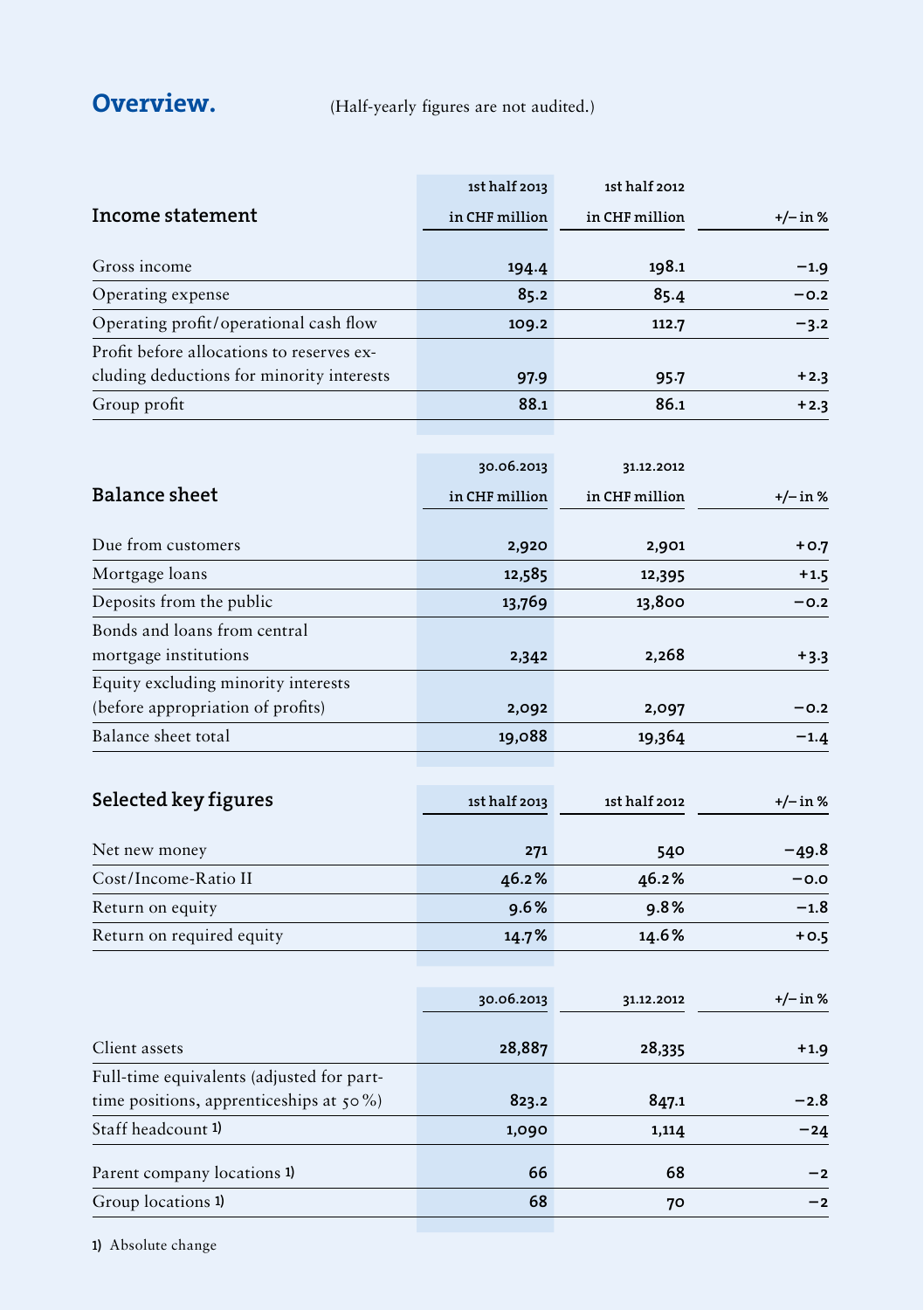## Group Balance Sheet.

|                                     | 30.06.2013   | 31.12.2012   |            |
|-------------------------------------|--------------|--------------|------------|
| Assets                              | in CHF 1,000 | in CHF 1,000 | $+/- in %$ |
| Liquid assets                       | 879,858      | 1,252,269    | $-29.7$    |
| Claims from money market securities | $\mathbf{1}$ | 1            |            |
| Due from banks                      | 596,739      | 595,336      | $+0.2$     |
| Due from customers                  | 2,920,212    | 2,900,938    | $+0.7$     |
| Mortgage loans                      | 12,585,126   | 12,395,285   | $+1.5$     |
| Securities and precious metals      |              |              |            |
| trading assets                      | 18,830       | 5,784        | $+225.6$   |
| Financial assets                    | 1,558,746    | 1,655,430    | $-5.8$     |
| Non-consolidated participations     | 18,815       | 18,815       |            |
| Tangible assets                     | 121,103      | 122,390      | $-1.1$     |
| Goodwill                            |              |              |            |
| Accrued income and prepaid expenses | 48,412       | 47,029       | $+2.9$     |
| Other assets                        | 339,836      | 370,346      | $-8.2$     |
|                                     |              |              |            |
| Balance sheet total                 | 19,087,678   | 19,363,623   | $-1.4$     |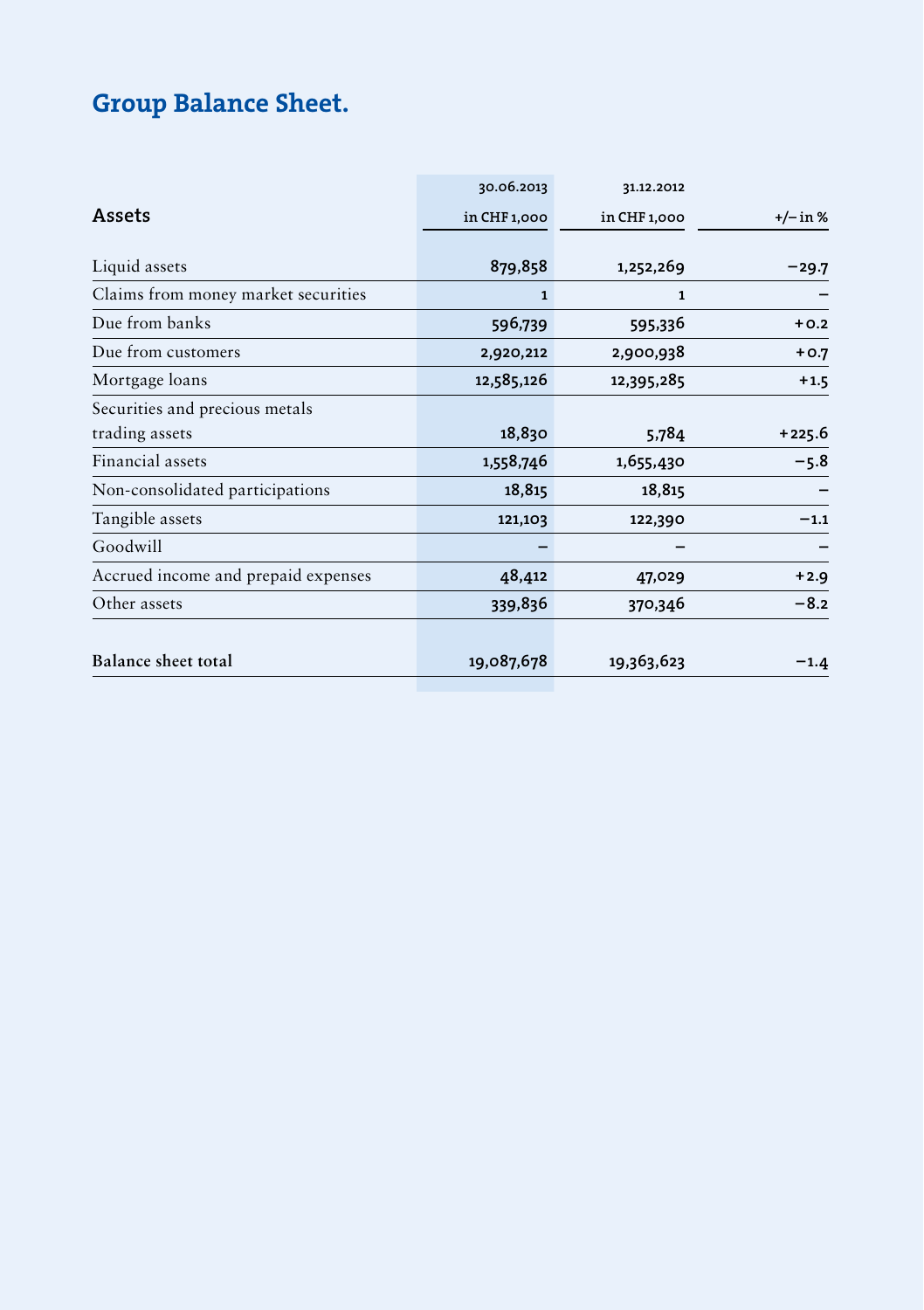|                                      | 30.06.2013   | 31.12.2012   |         |
|--------------------------------------|--------------|--------------|---------|
| Liabilities                          | in CHF 1,000 | in CHF 1,000 | +/-in%  |
| Due to banks                         | 193,154      | 530,263      | $-63.6$ |
| Due to customers on savings          |              |              |         |
| and deposit accounts                 | 8,285,996    | 8,193,448    | $+1.1$  |
| Other balances due to customers      | 5,420,878    | 5,534,616    | $-2.1$  |
| Medium-term notes                    | 62,427       | 71,739       | $-13.0$ |
| Bonds and loans from central         |              |              |         |
| mortgage institutions                | 2,342,385    | 2,267,600    | $+3.3$  |
| Accrued expenses and deferred income | 73,793       | 71,442       | $+3.3$  |
| Other liabilities                    | 333,826      | 317,095      | $+5.3$  |
| Value adjustments and provisions     | 246,193      | 244,115      | $+0.9$  |
| Reserves for general banking risks   | 1,268,575    | 1,256,075    | $+1.0$  |
| Endowment capital                    | 175,000      | 175,000      |         |
| Participation capital                | 75,000       | 75,000       |         |
| Own equity                           | $-6,407$     | $-3,238$     | $-97.9$ |
| Capital reserve                      | 46,727       | 47,026       | $-0.6$  |
| Retained earnings                    | 447,883      | 394,202      | $+13.6$ |
| Minority interests in equity         | 34,117       | 30,510       | $+11.8$ |
| Group profit                         | 88,131       | 158,730      |         |
| of which minority interests          | 2,757        | 5,437        |         |
| <b>Balance sheet total</b>           | 19,087,678   | 19,363,623   | $-1.4$  |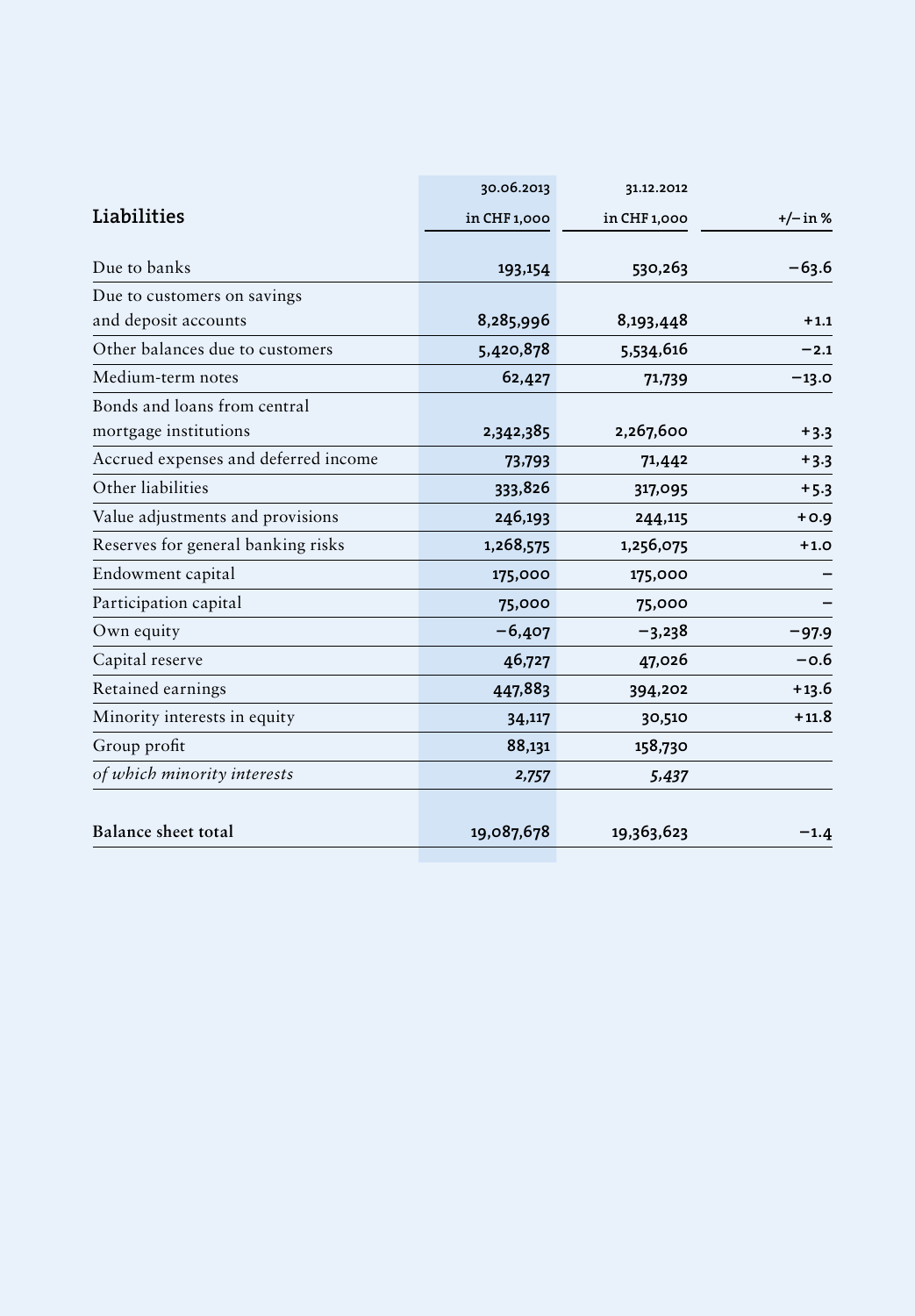## Consolidated Income Statement.

| 1st half 2013 | 1st half 2012 |            |
|---------------|---------------|------------|
| in CHF 1,000  | in CHF 1,000  | $+/-$ in % |
|               |               |            |
|               |               | $-5.5$     |
| 57,871        | 54,036        | $+7.1$     |
| 10,078        | 10,207        | $-1.3$     |
| 5,205         | 5,590         | $-6.9$     |
| 194,414       | 198,111       | $-1.9$     |
|               |               |            |
| 58,368        | 58,940        | $-1.0$     |
| 26,870        | 26,432        | $+1.7$     |
| 85,238        | 85,372        | $-0.2$     |
| 109,176       | 112,739       | $-3.2$     |
|               |               |            |
|               |               |            |
| 4,607         | 6,197         | $-25.7$    |
|               | 3,842         | $-100.0$   |
| 3,429         | 3,534         | $-3.0$     |
|               |               |            |
| 101,140       | 99,166        | $+2.0$     |
| $-13,009$     | $-13,052$     | $-0.3$     |
|               |               |            |
| 12,500        | 12,500        |            |
|               |               |            |
| 88,131        | 86,114        | $+2.3$     |
| 2,757         | 2,944         | $-6.4$     |
|               | 121,260       | 128,278    |